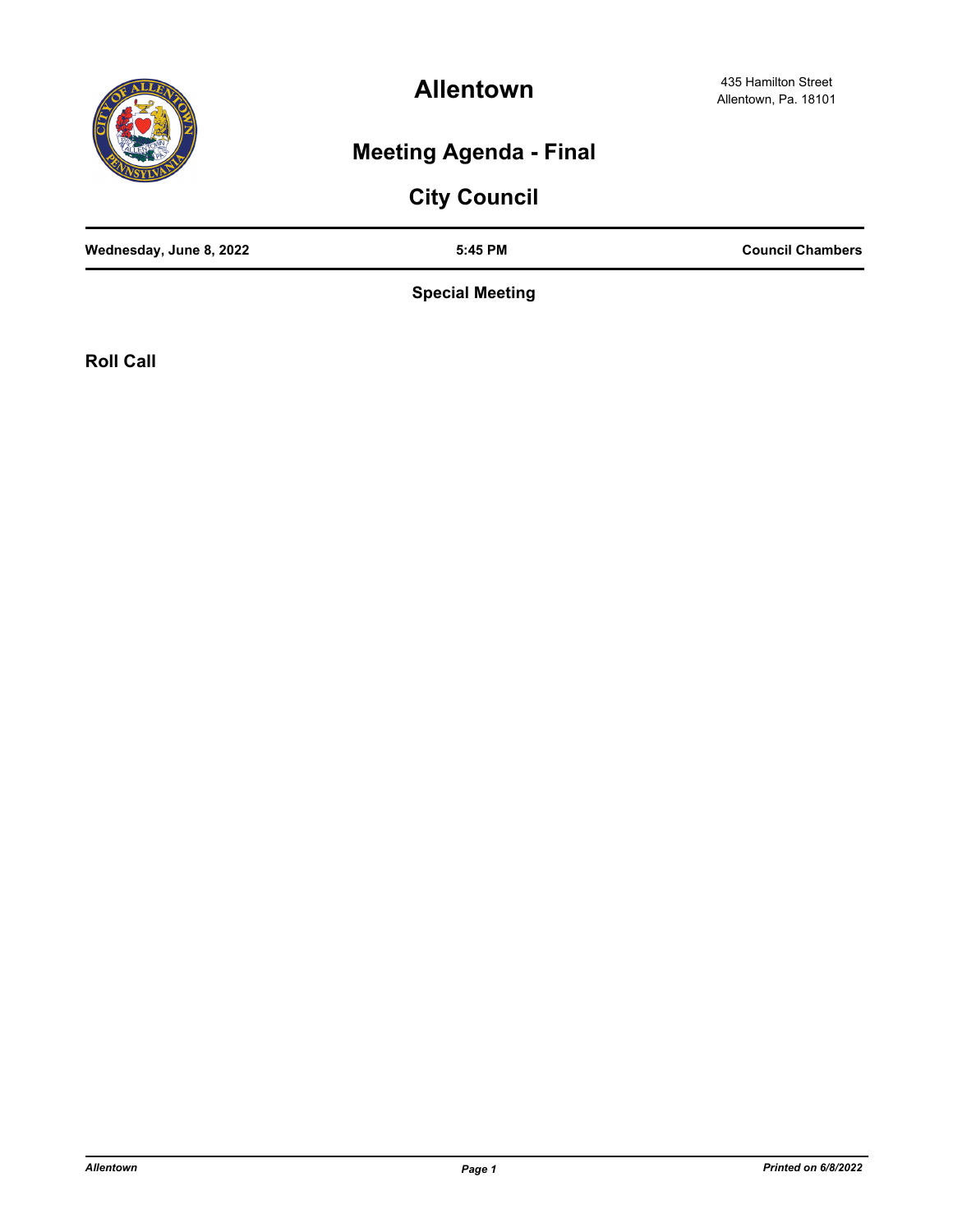**Testimony Topics: Housing, Community Center Housing/Community Center**

#### **4 PM**

**Just to recap a bit from the last meeting we had. Council identified several priorities or categories for community investment and took public testimony at that meeting. Those broad categories included city infrastructure, economic opportunities, a multi-purpose community center, homelessness, public safety, housing and non-emergency public safety issues. And just to be sure, we are looking at the 18 million in funds as noted in a memo from the Mayor. The intent will be to assign dollar values to council's priorities which would provide a framework for disbursement of funds.** 

**Tonight, our intent is to look at housing and a community center. The purpose of the meeting is to take testimony. The speakers are requested to speak to community needs using evidence and data; and policies to deal with those needs. This is not an opportunity to request funding, nor is it an opportunity to allow council to give a shout out for particular items they prefer or a way to walk back from any procedure in the future. This is simply an attempt to understand needs out there based on evidence and model policy options** 

**Our agreed upon goal has been to create a more holistic framework for making decisions related to using ARPA funds within the context of innumerable city needs. This is a one shot deal; there is little limit to the usage of the funds; we want to maximize the benefits and make sure we act within a monetary, ability and capacity framework to exert a significant impact going forward.**

**We will begin with testimony for the following individuals on community needs, capacity and model programs. Time allotting, Councilpersons will be allotted time to ask one question only relating to the goals of the meeting. Additional questions can be put in writing, and we will get the answers and post them on the agenda.** 

**Alan Jennings Dawn Godshall/Dan Bosket Brian McShane Phyllis Chamberlain** 

**Suggested: 15 minute presentation/questions Alan Jennings Dawn Godshall/Dan Bosket Brian McShane Phyllis Chamberlain**